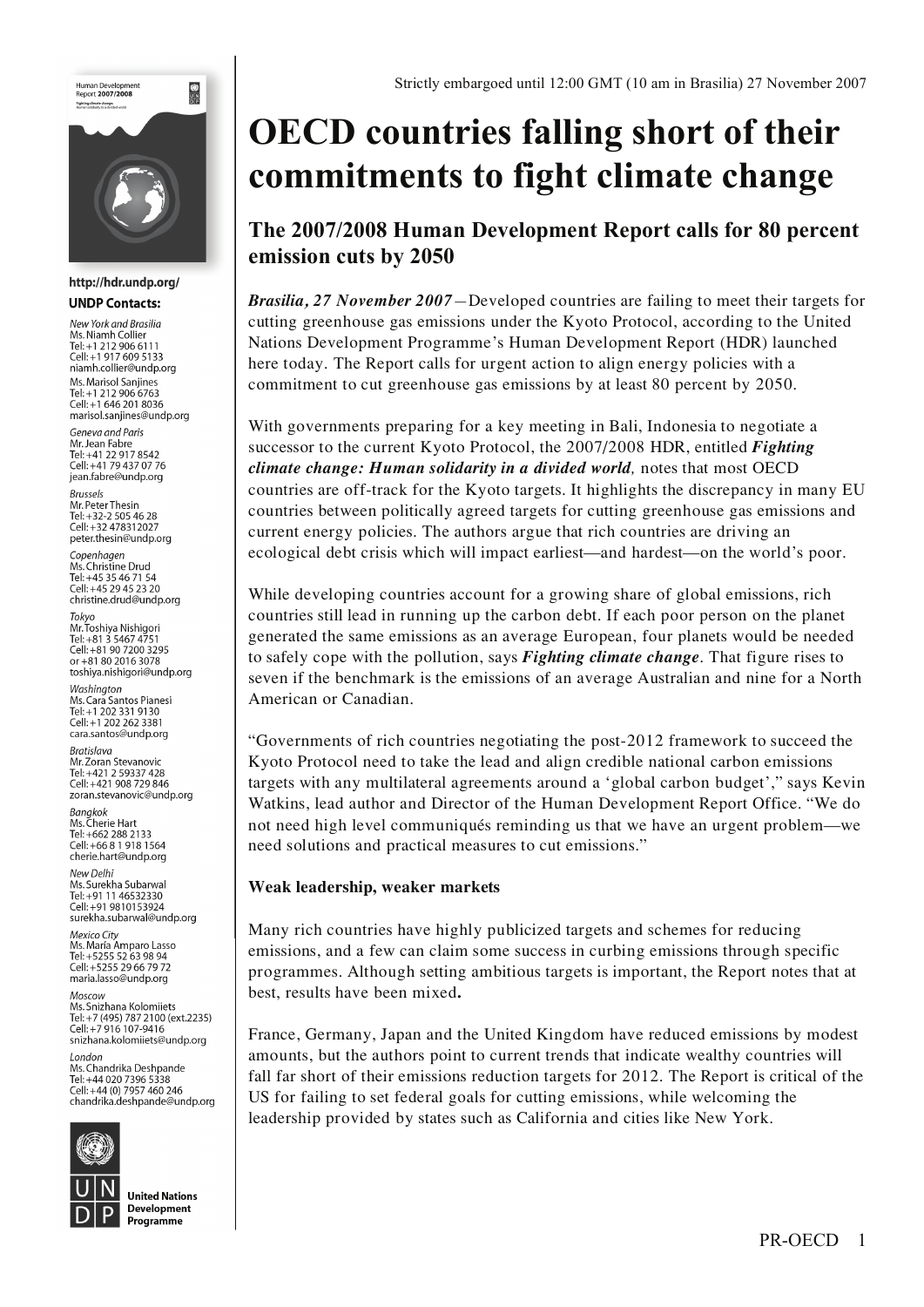Turning to the EU, the authors welcome the ambitious goal of reducing emissions by up to 20 percent by 2020. However, the Report highlights a large gap between commitments and policies—and a failure to align the EU Emissions Trading Scheme (EU ETS) with the climate change goal.

Ta

#### *Fighting climate change*

says that there were three fatal flaws to the first phase of the EU ETS, the world's biggest cap-and-trade programme with emissions trading valued at 18.7 billion (US\$24.4 billion), which accounts for more than 80 percent of the total global carbon market.

First, permits were overallocated, artificially reducing their price, because the cap had been set *above* actual emissions levels. After this was discovered, prices collapsed to below  $1/t$  CO<sub>2</sub> (\$1.3/t)  $CO<sub>2</sub>$ ) in 2007. Second, windfall profits were generated, particularly in the power sector, so companies could cover their emissions through

| <b>Dle 3.1 Emission reduction targets vary in ambition</b> |  |  |
|------------------------------------------------------------|--|--|
|                                                            |  |  |

| <b>Greenhouse gas reduction targets</b><br>and proposals                | Near term<br>$(2012 - 2015)$                               | <b>Medium term</b><br>(2020)                                | Long term<br>(2050)                                               |  |  |  |  |  |
|-------------------------------------------------------------------------|------------------------------------------------------------|-------------------------------------------------------------|-------------------------------------------------------------------|--|--|--|--|--|
| <b>HDR sustainable emissions</b><br>pathway (for developed countries)   | <b>Emissions peaking</b>                                   | 30%                                                         | at least 80%                                                      |  |  |  |  |  |
| <b>Selected countries</b>                                               |                                                            |                                                             |                                                                   |  |  |  |  |  |
|                                                                         | Kyoto targets <sup>a</sup><br>$(2008 - 2012)$              | Post-Kyoto                                                  |                                                                   |  |  |  |  |  |
| European Union b                                                        | 8%                                                         | 20% (individually) or<br>30% (with international agreement) | 60-80% (with international<br>agreements)                         |  |  |  |  |  |
| France                                                                  | 0%                                                         |                                                             | 75%                                                               |  |  |  |  |  |
| Germany                                                                 | 21%                                                        | 40%                                                         |                                                                   |  |  |  |  |  |
| Italy                                                                   | 6.5%                                                       |                                                             |                                                                   |  |  |  |  |  |
| Sweden                                                                  | 4% increase<br>(4% reduction national target)<br>(by 2010) | 25%                                                         |                                                                   |  |  |  |  |  |
| United Kingdom                                                          | 12.5% (20% national target)                                | 26-32%                                                      | 60%                                                               |  |  |  |  |  |
| Australia <sup>c</sup>                                                  | 8% increase                                                |                                                             |                                                                   |  |  |  |  |  |
| Canada                                                                  | 6%                                                         | 20% relative to 2006<br>(12% increase relative to 1990)     | 60-70% relative to 2006<br>(84-98% reduction relative<br>to 1990) |  |  |  |  |  |
| Japan                                                                   | 6%                                                         | $\overline{\phantom{0}}$                                    | 50%                                                               |  |  |  |  |  |
| Norway                                                                  | 1% increase<br>(10% reduction national target)             | 30% (by 2030)                                               | 100%                                                              |  |  |  |  |  |
| United States <sup>c</sup>                                              | 7%                                                         |                                                             |                                                                   |  |  |  |  |  |
| <b>Selected United States state-level proposals</b>                     |                                                            |                                                             |                                                                   |  |  |  |  |  |
| Arizona                                                                 |                                                            | 2000 levels                                                 | 50% below 2000 (by 2040)                                          |  |  |  |  |  |
| California                                                              | 2000 levels (by 2010)                                      | 1990 levels                                                 | 80% below 1990 levels                                             |  |  |  |  |  |
| New Mexico                                                              | 2000 levels (by 2012)                                      | 10% below 2000 levels                                       | 75% below 2000 levels                                             |  |  |  |  |  |
| New York                                                                | 5% below 1990 (by 2010)                                    | 10% below 1990 levels                                       |                                                                   |  |  |  |  |  |
| Regional Greenhouse Gas Initiative<br>(RGGI) <sup>d</sup>               | Stabilization at 2002-2004 levels<br>(by 2015)             | 10% below 2002-2004 levels<br>(by 2019)                     |                                                                   |  |  |  |  |  |
| <b>Selected United States Congress proposals</b>                        |                                                            |                                                             |                                                                   |  |  |  |  |  |
| Climate Stewardship and Innovation Act                                  | 2004 levels (by 2012)                                      | 1990 levels                                                 | 60% below 1990 levels                                             |  |  |  |  |  |
| Global Warming Pollution Reduction Act                                  |                                                            | 2% per year reduction<br>from 2010-2020                     | 80% below 1990 levels                                             |  |  |  |  |  |
| Climate Stewardship Act                                                 | 2006 level (by 2012)                                       | 1990 levels                                                 | 70% below 1990 levels                                             |  |  |  |  |  |
| Safe Climate Act of 2007                                                | 2009 level (by 2010)                                       | 2% per year reduction from<br>2011-2020                     | 80% below 1990 levels                                             |  |  |  |  |  |
| <b>United States non-governmental proposals</b>                         |                                                            |                                                             |                                                                   |  |  |  |  |  |
| United States Climate Action Partnership 0-5% increase of current level | (by 2012)                                                  | 0-10% below "current level"<br>(by 2017)                    | 60-80% below "current level"                                      |  |  |  |  |  |

perfluorocarbons and sulphur hexafluoride) some countries chose 1995 as their base year

b. Kyoto targets only refer to 15 countries which were members of the European Union in 1997 at the time of signing.

c. Signed but did not ratify the Kyoto Protocol, therefore commitment is not binding.

d. Participating states include Connecticut, Delaware, Maine, Maryland, Massachusetts, New Hampshire, New Jersey, New York, Rhode Island and Vermont.

Source: Council of the European Union 2007; Government of Australia 2007; Government of Canada 2007; Government of France 2007; Government of Germany 2007; Government of Norway 2007; Government of Sweden 2006; Pew Center on Climate Change 2007c; RGGI 2005; State of California 2005; The Japan Times 2007; UNFCCC 1998; USCAP 2007.

free quotas, pass on costs to consumers and then benefit from trading their excess quotas. Third, says the Report, the failure to expand the auctioning of permits has been bad for efficiency, while at the same time depriving governments of a source of revenue for environmental tax reform.

For the second phase of EU ETS, which runs from 2008 to 2012, the authors assert that "there is a strong case for empowering the European Commission to set—and enforce—more robust targets aligned with the European Union's 2020 emission reduction goals."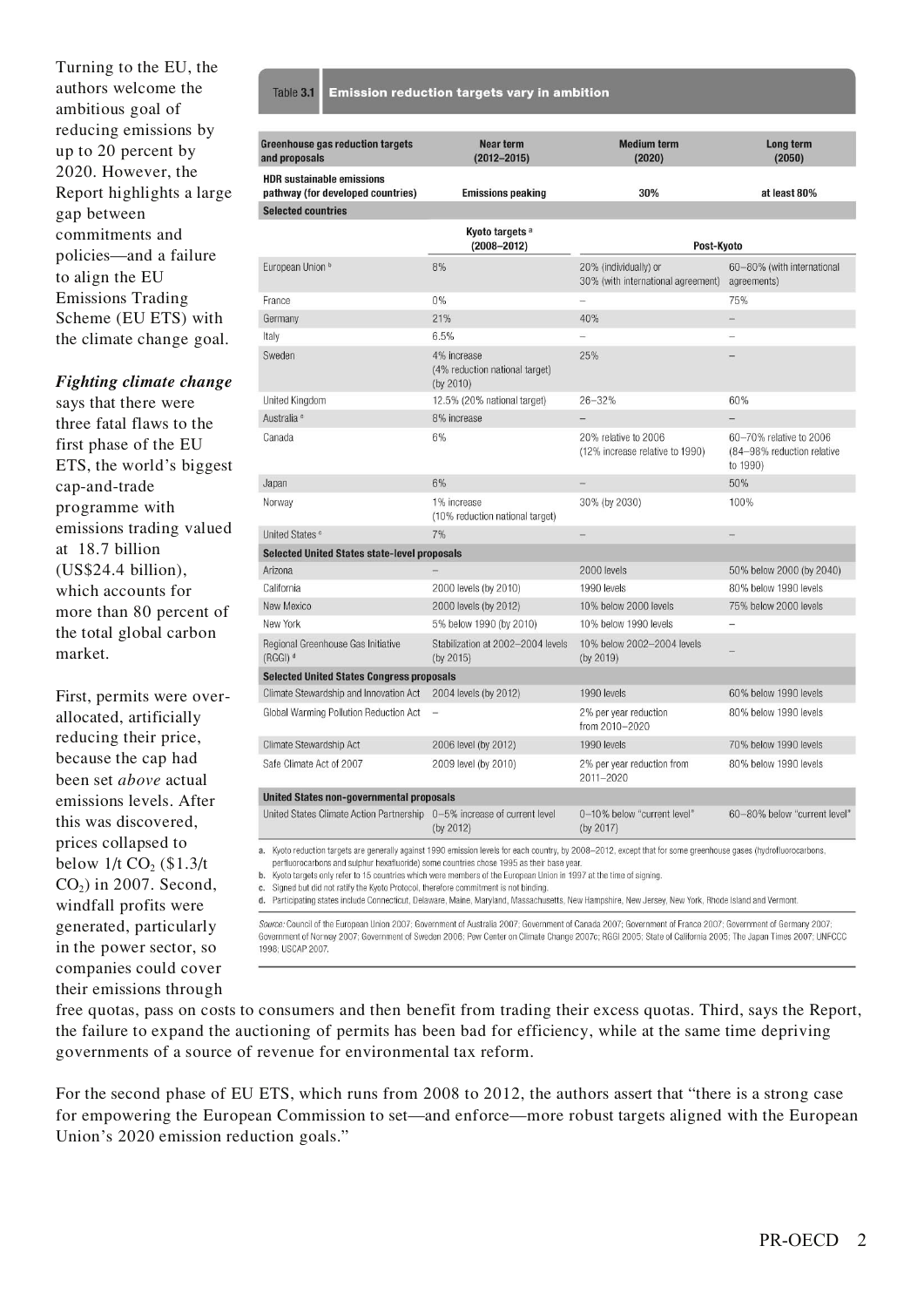The EU is already falling short of what is needed to meet its goal of 20 percent emission reduction by 2020. It has attained, on average, actual cuts of only two percent, instead of its eight percent commitment under Kyoto. The Report underscores that the EU ETS is not linked to either of these targets.

*Fighting climate change* also details how the US and Australia, which signed but did not ratify the Kyoto Protocol, have increased their emissions in recent years.

A handful of private sector initiatives in the US—including the Energy Star programme, for example—have successfully reduced emissions in some industries, while states including California and New York have set targets for emission cuts. But overall, the country's "voluntary" approach is not working, says the Report. Greenhouse gas intensity—the amount of greenhouse gas emissions released per dollar of Gross Domestic Product (GDP) generated—has fallen by one quarter since 1990 in the US, while total carbon emissions have risen by one quarter.

Volunteerism "has not been enough to push emission trends in a downward direction in Australia or in the United States. In other areas of public policy—national security, nuclear safety or the regulation of environmental pollution, for example—governments would not consider reliance on voluntary action alone," says the Report.

On the other hand, Canada, which did ratify the Kyoto Protocol, has seen its per capita emissions soar to the same levels as the US. Rapid, carbon-intensive economic growth has increased the country's overall emissions by 27 percent since 1990—33 percent above its Kyoto target. "This should be a wake-up call for Canada to take real action to meet its emissions reduction commitments," Mr. Watkins suggests.

The Report argues for a mix of policies to initiate early and deep carbon mitigation. Carbon taxation and more stringent cap-and-trade measures are

identified as key market mechanisms, alongside regulatory measures and increased research and development for low carbon technologies.

Highlighting the scope for reduced emissions in the transport sector, the HDR calls on the US and the EU to apply stricter fuel efficiency standards and promote biofuels. It points out that both the EU and the US are employing protectionist tariffs against Brazilian sugarbased ethanol, the cleanest and cheapest biofuel. The result has been to effectively block the expansion of markets for this fuel, with losses for economic efficiency and climate change mitigation.



## **Double standards for the poor**

While concern over climate disasters in rich countries is mounting, the Report points out that in developing countries, one in 19 people were affected by climate-related disasters between 2000 and 2004. In contrast, only one in 1,500 people were affected in wealthy countries.

The main difference, say the authors, is that developed countries have the means and resources to climate-proof their infrastructure. They point to the low-lying Netherlands, where people are protected by an extensive climate-defence infrastructure and where the Government is assisting homeowners to build homes that can float on water, as an example. By contrast, in the densely populated villages of the Mekong Delta in Viet Nam,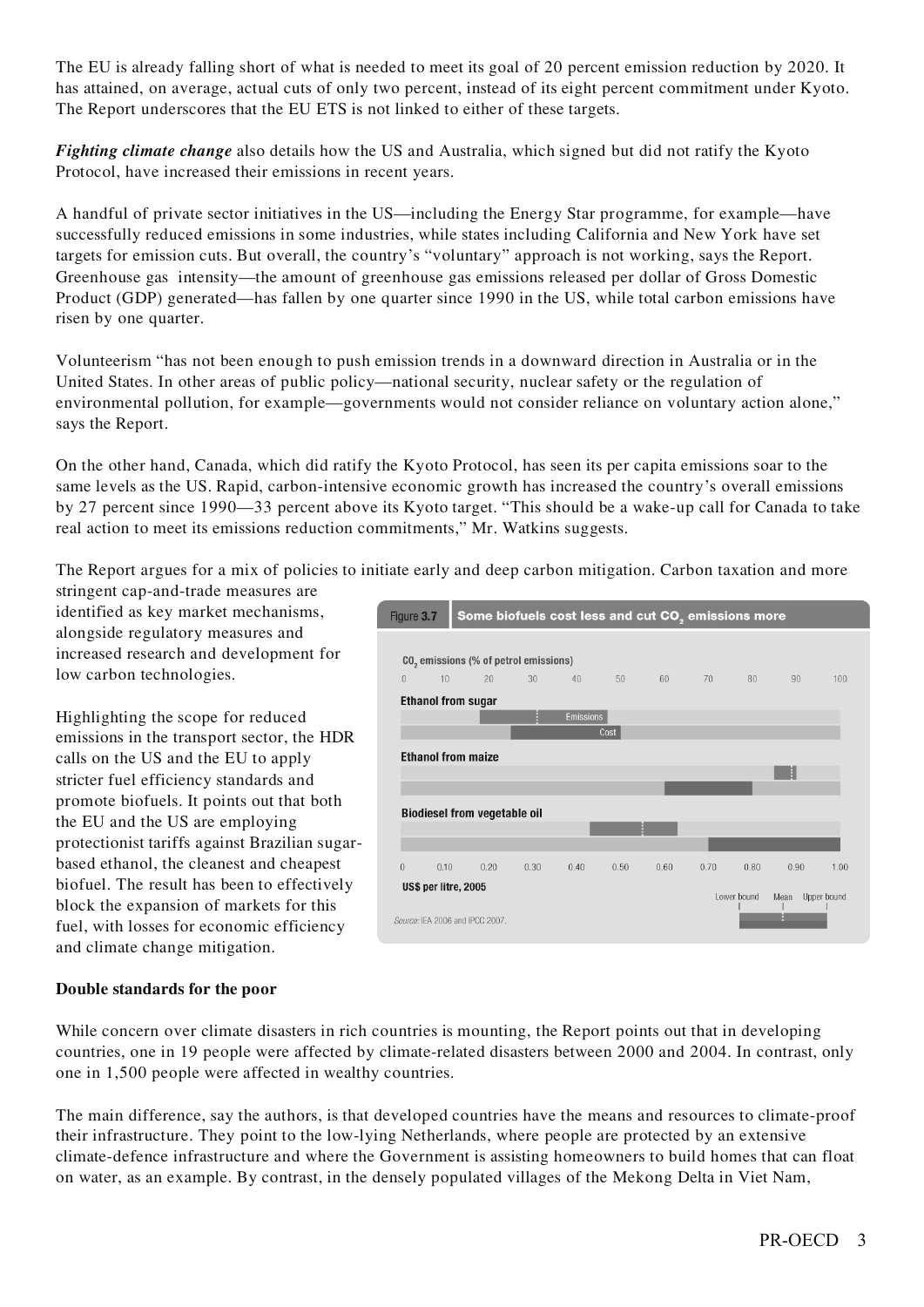adaptation for locals means learning how to swim and receive lifejackets, climate change threatens major reversals in human development.

While the rich are learning how to float on water, the poor are learning how to float in it, "creating a world of 'adaptation apartheid'," writes Desmond Tutu, Archbishop Emeritus of Cape Town, South Africa in the Report.